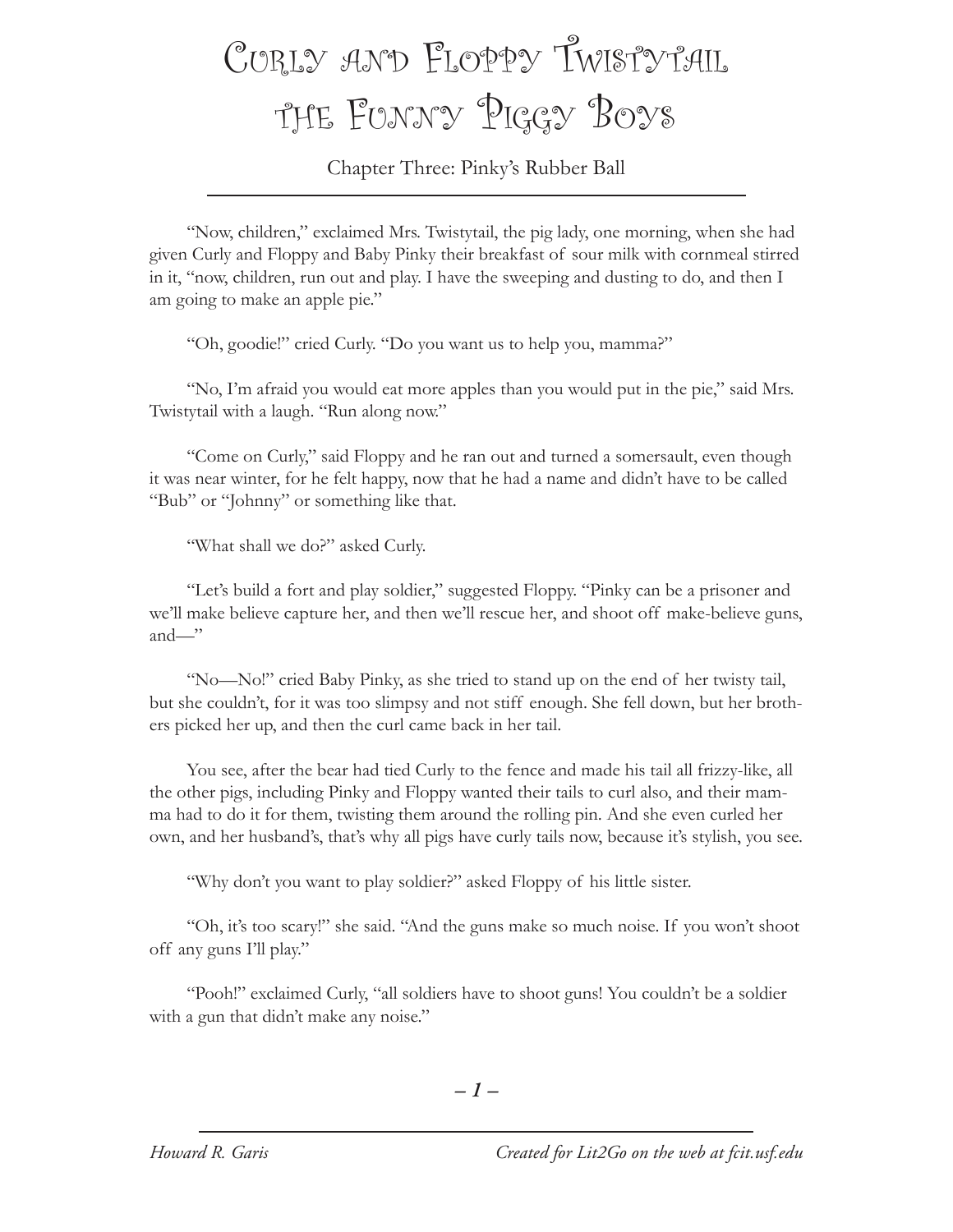"Then I'm not going to play," said Pinky, who was just the color of the inside of a shiny seashell. "I'll bounce my rubber ball," she went on, "and you boys can play soldier."

So she bounced her ball that Grandfather Squealer had given her, while Curly and Floppy as I'll call him for short, made a fort out of cobs from which they had gnawed all the corn, and they had a fine time. They were off playing in the woods, while Pinky stayed near the house.

She was hoping her mamma would soon have the apple pie baked and would call her in and give her a piece, when, all of a sudden, as Pinky bounced her ball, it went high in the air, but it didn't come down again right away.

"My! What can have happened?" thought little Pinky, and she looked around, and there she saw a great big fuzzy fox, standing behind her. And the fox cried out, as he rubbed his nose:

"Did you hit me with that rubber ball?"

"Yes—yes—perhaps I did," said poor Baby Pinky, trembling so that she nearly shook the curl out of her tail. "I tossed my ball up in the air, but I'm sure I didn't mean to hit you with it. Please forgive me."

"No, indeed, I will not!" exclaimed the fox. "Your rubber ball hit me right on the nose when it came down, and I caught it. And, just for that, I am going to carry you away with me and make a pork pie of you!"

"Oh, please don't!" begged Pinky, shaking more than ever, and she squealed as loudly as she could, but her mamma did not hear her, for she was beating up some eggs to make a cake, and the egg beater made so much noise that she couldn't hear her own little girl. And Curly and Floppy were shooting off their make-believe guns, and making so much noise in the woods that they couldn't hear, and there was the fox about to carry off the poor little piggie girl to his den. Oh, wasn't it terrible?

"Here we go!" cried the fox, and with that he grabbed up poor Pinky, tossing her rubber ball on the ground. Up it bounced, and, hardly knowing what she did, the little pig girl caught it in her foot, holding it tight. Then the fox slung her across his back and ran off with her, Pinky squealing all the while as hard as she could.

"Squeal away!" growled the old fuzzy fox. "You'll soon stop it when I put you in the pork pie!"

*– –*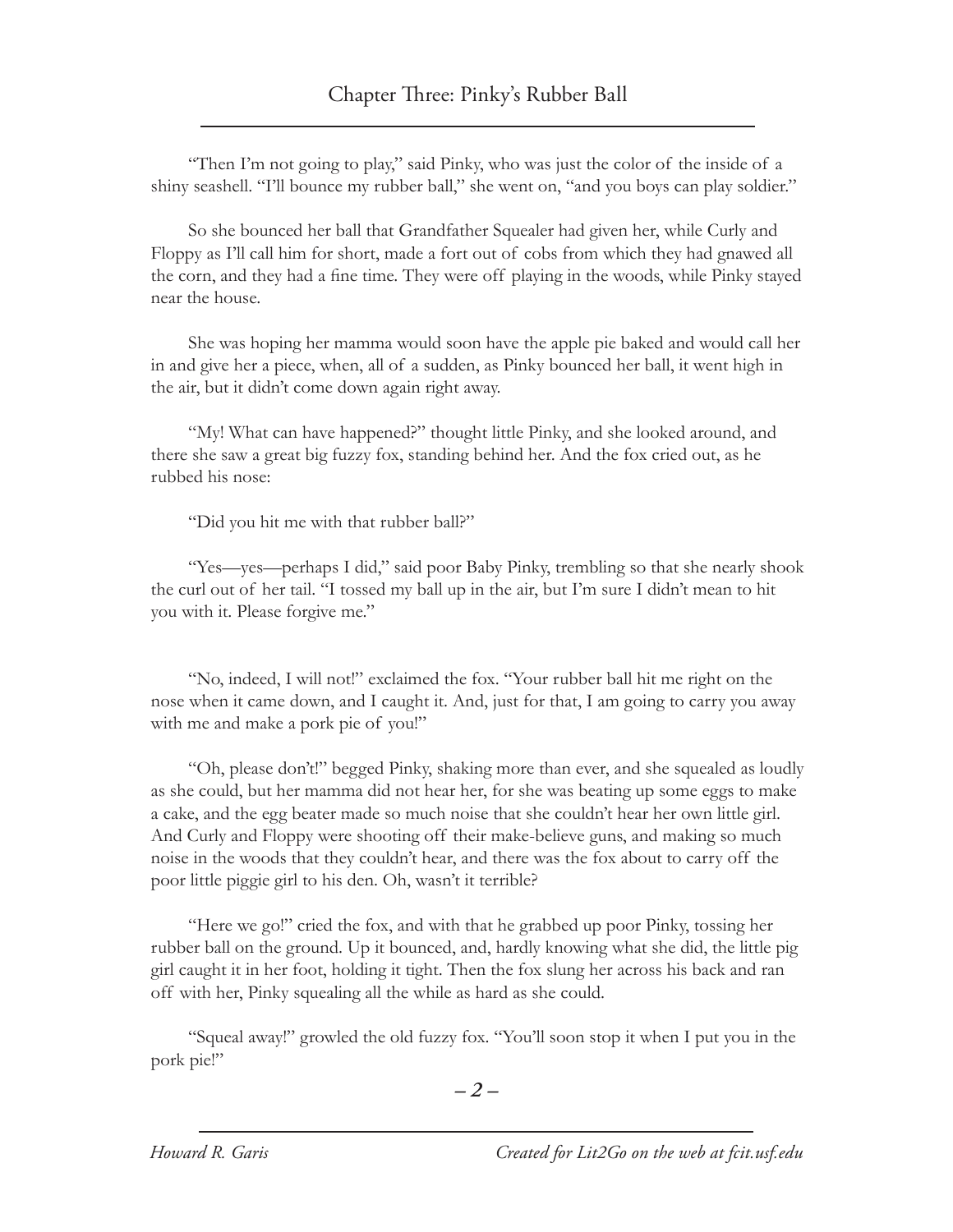And Pinky kept on squealing. Pretty soon the fox ran through the woods where Curly and Flop were playing soldier, but the fox didn't know that. Pinky did, however, and when she got beneath the trees she squealed louder than ever, hoping her brothers would hear.

"Keep quiet!" barked the fox.

"No! No!" exclaimed Pinky, and she squealed again. Oh! she squealed like anything. Then Curly heard her. So did Flop.

"That sounds like Pinky," said Curly, blinking his eyes.

"It surely does," agreed his brother. "Something must have happened to her." They ran out of the fort they had made of corncobs piled one on the other, and they saw their little baby sister being carried off by the fox. Wow! Think of that!

"Here, you let our Pinky alone!" cried Curly bravely.

"No! No! No!" answered the bad fox.

"Then we'll shoot you!" shouted Flop. "Shoot him, Curly!"

Then those two brave pig boys shot their make-believe guns at the fox. "Bang! Bang! Bung! Bung!" But do you s'pose he stopped for that? Not a bit of it! On he ran, faster than ever, carrying away Pinky, and Curly and Flop ran after him, but what could they do? It looked as if the little pig girl would soon be made into pork pie, when she suddenly called out:

"Oh, boys! My rubber ball! Fill it with water and squirt it at the fox!" and she threw her ball to Curly.

"Don't you dare squirt rubber-ball water at me!" howled the fox, for he was very much afraid of getting his tail wet.

"Yes we will!" shouted Curly and with that he caught the ball his sister tossed to him. It only took him a second to stop at a mud puddle and fill the ball with water. Then, taking careful aim, just as a brave pig soldier boy should, he squeezed the ball, and "Zip!" out squirted the water all over the bad fox.

"Oh wow! Double wow, and pumpkin pie! That water went right into my eye!"

*– –*